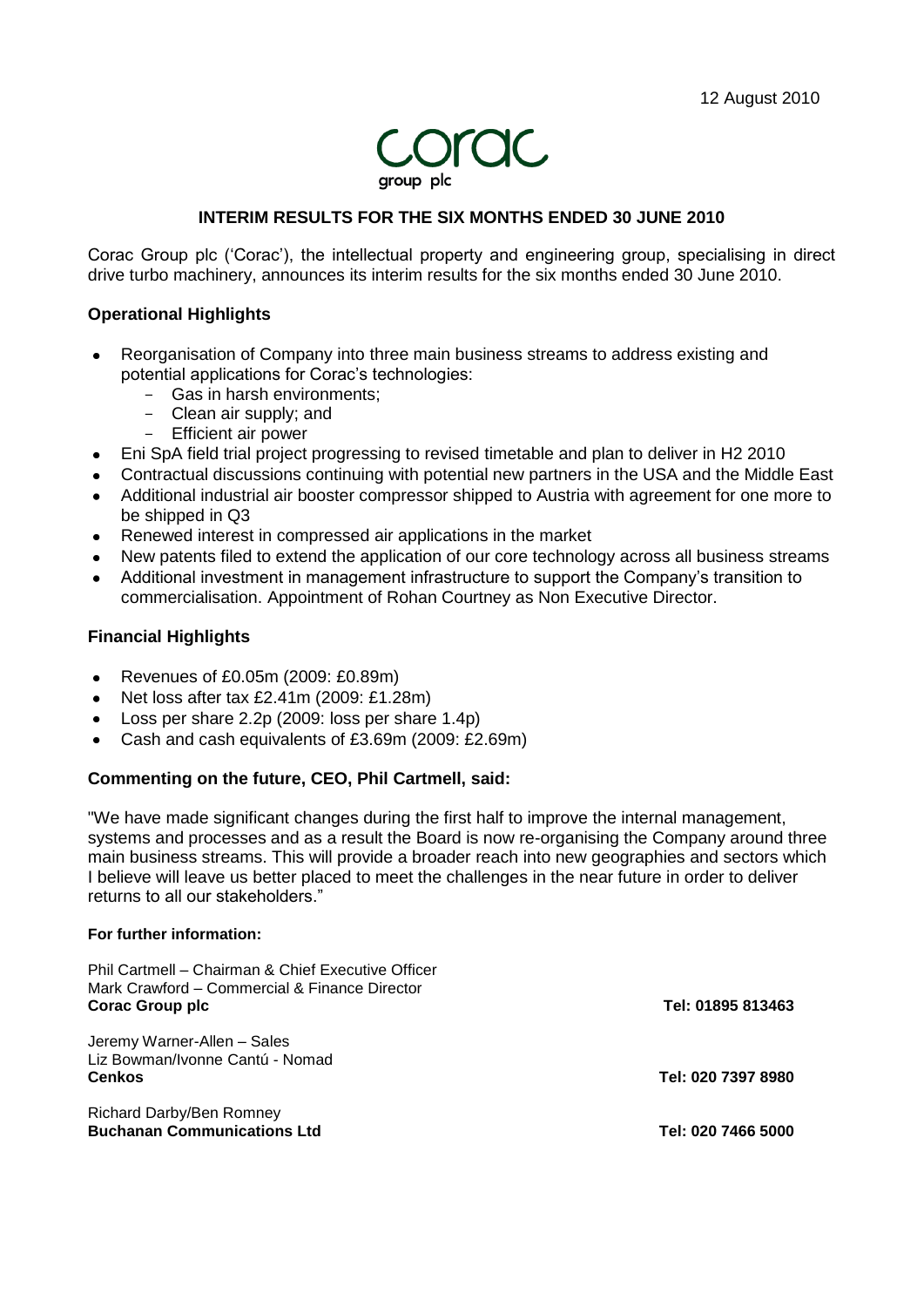### *NOTES TO EDITORS*

Corac is an intellectual property and engineering group which holds many patents. It focuses on high speed, direct drive compressors based on its expertise in gas bearings and high speed shafts and motor drives for use in the extraction of gas from gas wells and for supercharging piston compressors used in factory applications.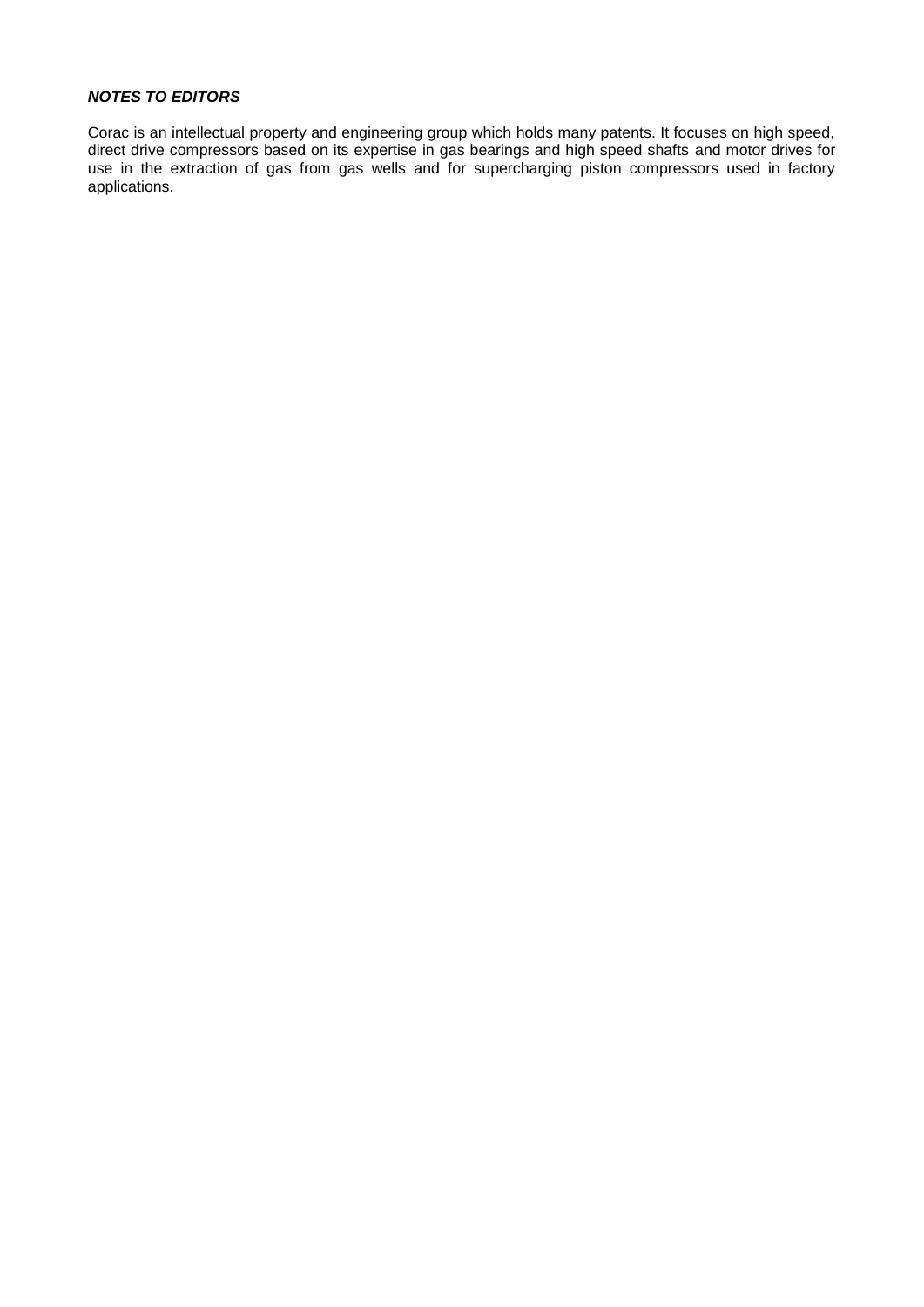### **EXECUTIVE CHAIRMAN & CEO REPORT**

The first half financial results are a reflection of the focus to deliver the final stages of the Eni SpA downhole gas compressor development project, as well as the investment in securing additional gas lift application projects with other partners. No major revenues have been received in the first half which compares with JIP partner funding received in the same period last year. As a consequence, revenue in the period was £0.05 million (2009: £0.89 million) resulting in a net loss after tax of £2.41 million (2009: £1.28 million).

Other costs reflect the additional investment in management infrastructure to support the transition towards commercialisation.

The Eni SpA field trial development work continues to progress in line with the revised timetable and plan for Corac to deliver in the second half of 2010.

Negotiations are still in progress for the development trials for two new applications of our core Downhole Gas Compressor (DGC) technology in the USA and Middle East where negotiations are nearing the final stages. Recent issues in the Gulf of Mexico have raised additional concerns around liabilities, making the final stages in the USA slower than anticipated, but these are not deemed to be insurmountable.

We have delivered another industrial air booster compressor to LMF in Austria and reached agreement to ship a further machine in Q3.

There has been renewed interest in our compressed air applications during the second quarter of 2010 which could lead to future development projects.

As part of our technology IP development we have continued to file new patents in the first half to extend the application of our core technology across our business streams.

The Company"s development in the first half has not progressed at the pace I would have liked due to the significant changes required within the business to improve the management, systems and processes.

There have been significant changes to the Board in the first half. The appointment of Rohan Courtney as a Non-Executive Director, formerly with Tullow Oil is an important addition to the Board. Professor Gerry Musgrave, formerly Executive Chairman stepped down from the Board to take a Research and Enterprise role to retain his knowledge and experience within the Company and to support the Board.

Following a strategic review of the business, the Board is now re-organising the Company into three main business streams that relate to the different areas of application of our technology:

**Gas in harsh environments**: includes DGC, air cycle cryogenics and vapour cycle refrigeration

**Clean air supply**: includes waste water treatment, pneumatic powder conveying and air drying; and

**Efficient air power**: facilitates lower cost, more efficient industrial air compression

We have plans to extend our reach across these business streams into new geographies and market sectors by building commercial relationships with industrial partners and agents.

We believe this will broaden the opportunity to realise value by positioning Corac as a technology innovator in the development and application of our turbomachinery for a wider market, whilst maintaining our focus on the delivery of the existing projects.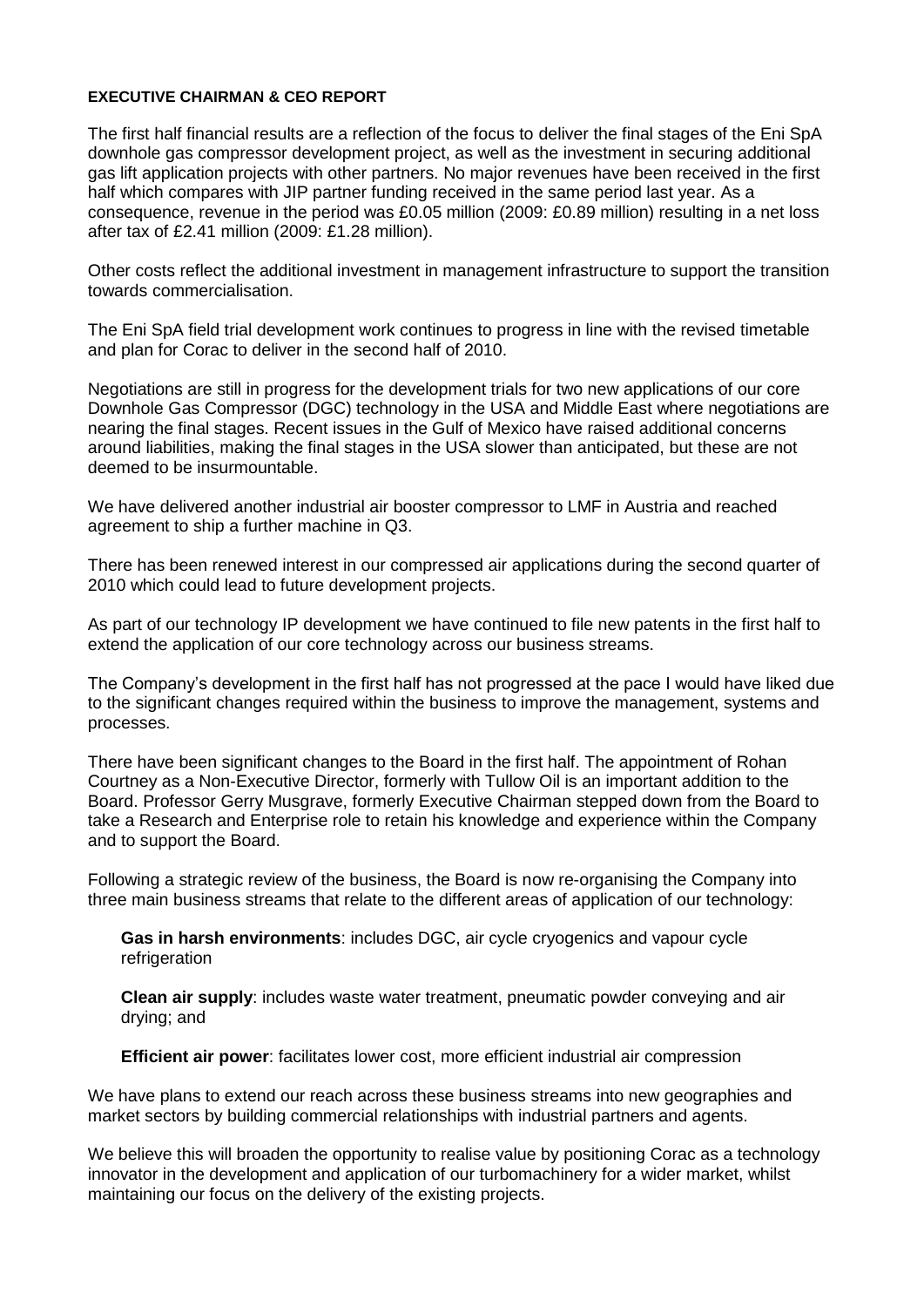As outlined above I feel that the Company is now better placed to meet the near term challenges and to commercialise its technology across a broader range of applications and markets in order to deliver returns to all our stakeholders.

# *Phil Cartmell*

*Executive Chairman and CEO* 11 August 2010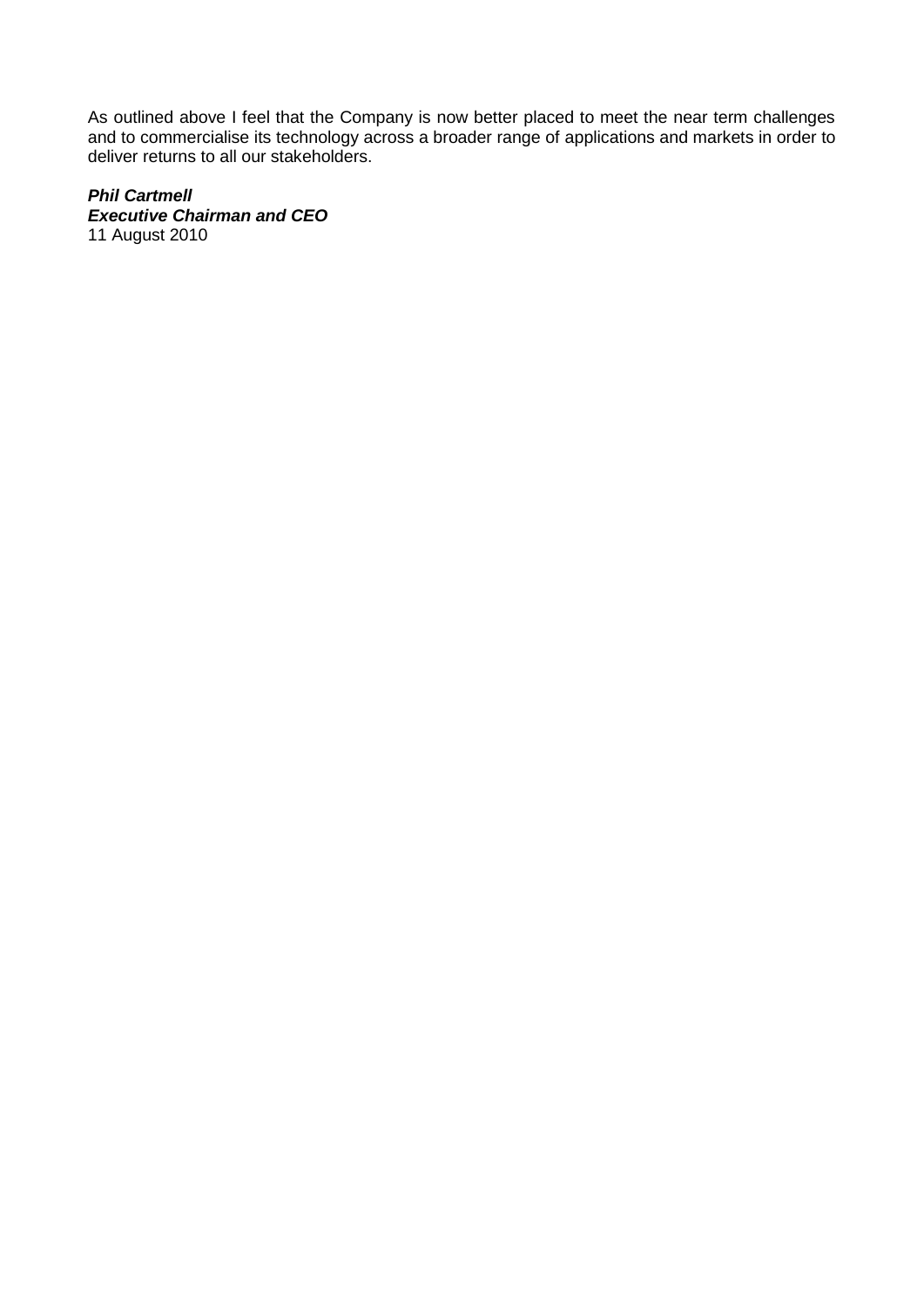# **Condensed Consolidated Interim Statement of Comprehensive Income**

|                                             | <b>Unaudited</b><br><b>Six months</b><br>ended<br>30 June<br>2010<br>£'000 | <b>Unaudited</b><br><b>Six months</b><br>ended<br>30 June<br>2009<br>£'000 | <b>Audited</b><br>Year<br>ended<br>31 December<br>2009<br>£'000 |
|---------------------------------------------|----------------------------------------------------------------------------|----------------------------------------------------------------------------|-----------------------------------------------------------------|
| <b>Revenue</b>                              | 46                                                                         | 893                                                                        | 1,337                                                           |
| Cost of sales                               | (45)                                                                       | (728)                                                                      | (946)                                                           |
|                                             |                                                                            |                                                                            |                                                                 |
| Gross profit                                | 1                                                                          | 165                                                                        | 391                                                             |
|                                             |                                                                            |                                                                            |                                                                 |
| Other income                                | 7                                                                          | 29                                                                         | 36                                                              |
| Research and development costs              | (1,687)                                                                    | (1,090)                                                                    | (2, 429)                                                        |
| Administrative expenses                     | (1, 101)                                                                   | (785)                                                                      | (1,730)                                                         |
|                                             |                                                                            |                                                                            |                                                                 |
| <b>Operating loss</b>                       | (2,780)                                                                    | (1,681)                                                                    | (3, 732)                                                        |
| Finance income                              | 17                                                                         | 32                                                                         | 47                                                              |
|                                             |                                                                            |                                                                            |                                                                 |
| Loss before income tax                      | (2,763)                                                                    | (1,649)                                                                    | (3,685)                                                         |
| Income tax credit                           | 358                                                                        | 370                                                                        | 751                                                             |
| Loss and total comprehensive expense for    |                                                                            |                                                                            |                                                                 |
| the period attributable to shareholders     | (2, 405)                                                                   | (1, 279)                                                                   | (2,934)                                                         |
|                                             |                                                                            |                                                                            |                                                                 |
| Loss per share expressed in pence per share | pence                                                                      | pence                                                                      | pence                                                           |
| Basic and diluted loss per share            | (2.2)                                                                      | (1.4)                                                                      | (3.1)                                                           |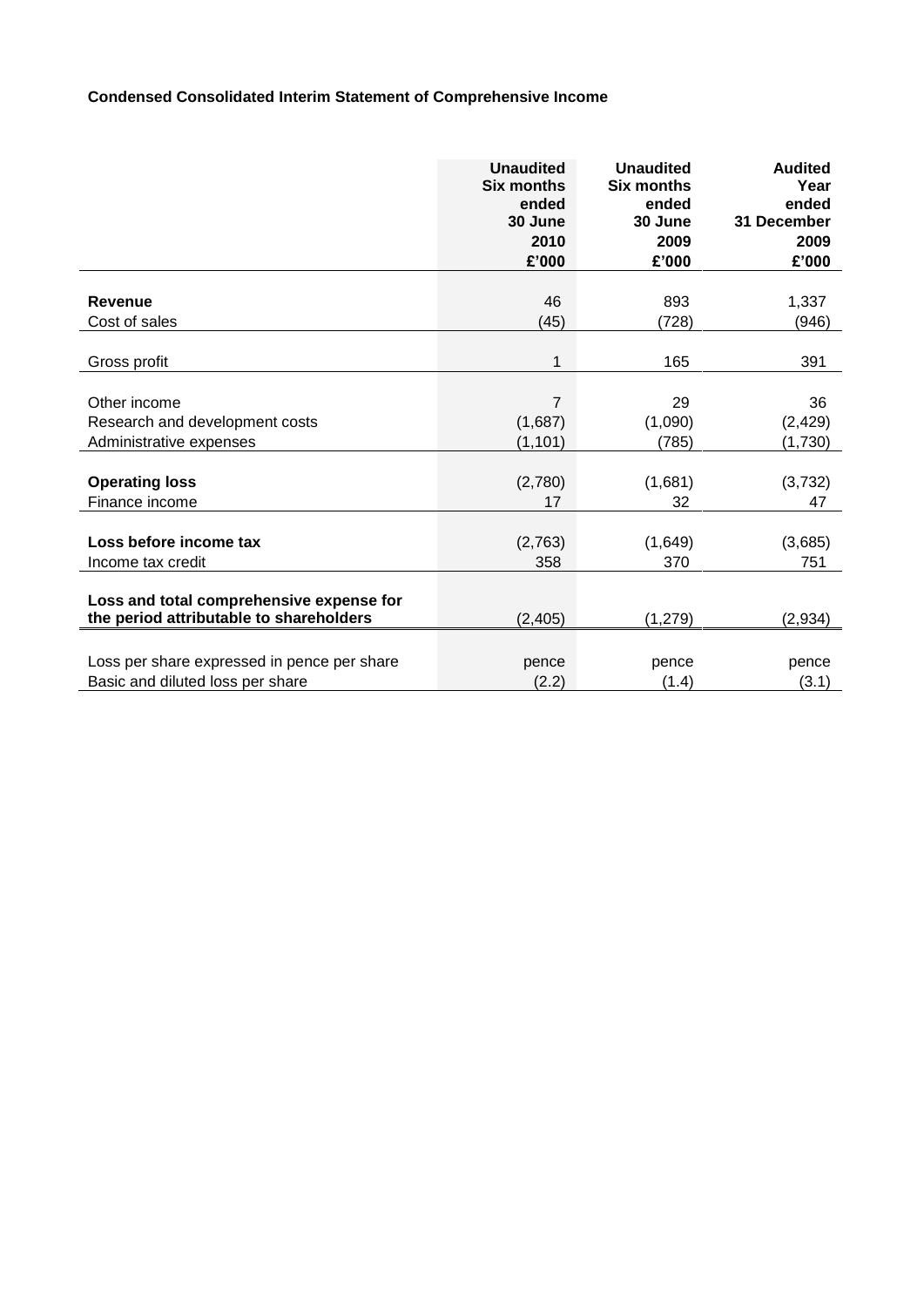# **Condensed Consolidated Interim Statement of Financial Position**

|                                               | <b>Unaudited</b><br>30 June<br>2010<br>£'000 | <b>Unaudited</b><br>30 June<br>2009<br>£'000 | <b>Audited</b><br>31 December<br>2009<br>£'000 |
|-----------------------------------------------|----------------------------------------------|----------------------------------------------|------------------------------------------------|
|                                               |                                              |                                              |                                                |
| <b>ASSETS</b>                                 |                                              |                                              |                                                |
| <b>Non current assets</b>                     |                                              |                                              |                                                |
| Property, plant and equipment                 | 68                                           | 66                                           | 51                                             |
|                                               | 68                                           | 66                                           | 51                                             |
|                                               |                                              |                                              |                                                |
| <b>Current assets</b>                         |                                              |                                              |                                                |
| Inventories                                   | 91                                           | 136                                          | 136                                            |
| Trade and other receivables                   | 280                                          | 318                                          | 504                                            |
| <b>Taxation recoverable</b>                   | 300                                          | 300                                          | 680                                            |
| Cash and cash equivalents                     | 3,690                                        | 2,693                                        | 5,344                                          |
|                                               | 4,361                                        | 3,447                                        | 6,664                                          |
| <b>Total assets</b>                           | 4,429                                        | 3,513                                        | 6,715                                          |
| <b>LIABILITIES</b>                            |                                              |                                              |                                                |
| <b>Current liabilities</b>                    |                                              |                                              |                                                |
|                                               |                                              |                                              |                                                |
| Trade and other payables                      | (655)                                        | (665)                                        | (672)                                          |
| <b>Net assets</b>                             | 3,774                                        | 2,848                                        | 6,043                                          |
|                                               |                                              |                                              |                                                |
| <b>EQUITY</b>                                 |                                              |                                              |                                                |
| Share capital                                 | 10,834                                       | 9,421                                        | 10,834                                         |
| Share premium                                 | 7,939                                        | 4,562                                        | 7,939                                          |
| Capital redemption reserve                    | 575                                          | 575                                          | 575                                            |
| Own shares held by the Employee Benefit Trust | (551)                                        | (551)                                        | (551)                                          |
| Share-based payments reserve                  | 431                                          | 235                                          | 295                                            |
| Retained earnings                             | (15, 454)                                    | (11, 394)                                    | (13,049)                                       |
| <b>Total equity</b>                           | 3,774                                        | 2,848                                        | 6,043                                          |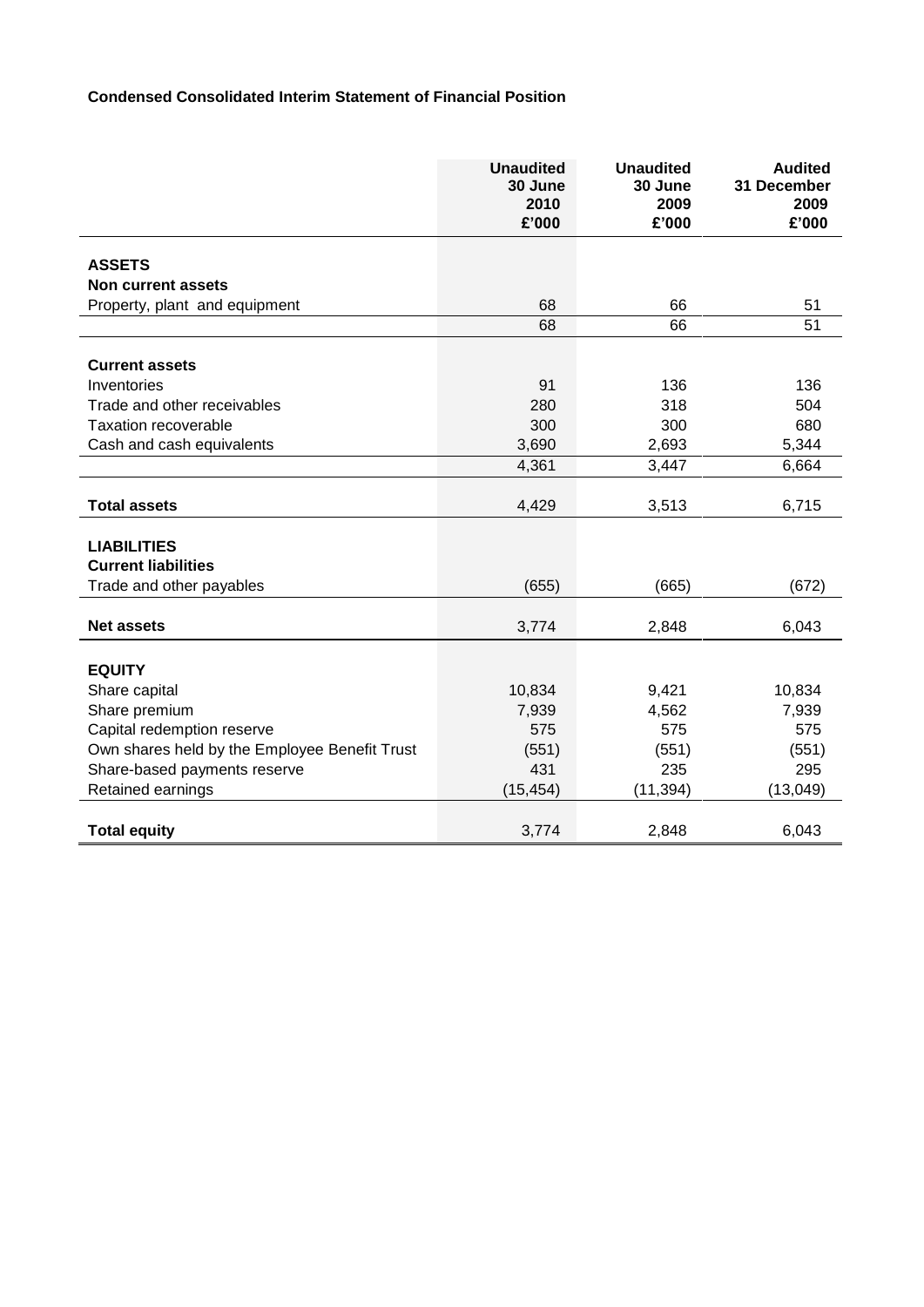# **Condensed Consolidated Interim Statement of Changes in Equity**

|                                                                      | <b>Share</b><br>capital | <b>Share</b><br>premium           | <b>Capital</b><br>redemption<br>reserve | Own<br>shares<br>held by<br><b>EBT</b> | Share-<br>based<br>payments<br>reserve | <b>Retained</b><br>earnings | <b>Total</b> |
|----------------------------------------------------------------------|-------------------------|-----------------------------------|-----------------------------------------|----------------------------------------|----------------------------------------|-----------------------------|--------------|
|                                                                      | £'000                   | £'000                             | £'000                                   | £'000                                  | £'000                                  | £'000                       | £'000        |
| <b>Balance at</b><br>1 January 2010<br>IFRS 2 share option<br>charge | 10,834                  | 7,939<br>$\overline{\phantom{a}}$ | 575<br>$\overline{\phantom{a}}$         | (551)<br>$\qquad \qquad \blacksquare$  | 295<br>136                             | (13,049)                    | 6,043<br>136 |
| Transactions with owners                                             |                         |                                   | $\blacksquare$                          |                                        | 136                                    |                             | 136          |
| Loss and total<br>comprehensive expense<br>for the period            |                         | $\overline{\phantom{a}}$          | $\overline{\phantom{a}}$                | $\overline{\phantom{a}}$               | $\blacksquare$                         | (2, 405)                    | (2, 405)     |
| <b>Balance at</b><br>30 June 2010                                    | 10,834                  | 7,939                             | 575                                     | (551)                                  | 431                                    | (15, 454)                   | 3,774        |
|                                                                      |                         |                                   |                                         |                                        |                                        |                             |              |
| <b>Balance at</b><br>1 January 2009                                  | 8,655                   | 4,333                             | 575                                     | (551)                                  | 184                                    | (10, 115)                   | 3,081        |
| Issue of share capital<br>IFRS 2 share option                        | 766                     | 229                               |                                         |                                        |                                        |                             | 995          |
| charge                                                               |                         |                                   |                                         |                                        | 51                                     |                             | 51           |
| Transactions with owners<br>Loss and total<br>comprehensive expense  | 766                     | 229                               |                                         |                                        | 51                                     |                             | 1,046        |
| for the period                                                       |                         |                                   |                                         |                                        |                                        | (1, 279)                    | (1, 279)     |
| <b>Balance at</b><br>30 June 2009                                    | 9,421                   | 4,562                             | 575                                     | (551)                                  | 235                                    | (11, 394)                   | 2,848        |
|                                                                      |                         |                                   |                                         |                                        |                                        |                             |              |
| <b>Balance at</b><br>1 January 2009                                  | 8,655                   | 4,333                             | 575                                     | (551)                                  | 184                                    | (10, 115)                   | 3,081        |
| Issue of share capital<br>IFRS 2 share option                        | 2,179                   | 3,606                             |                                         |                                        |                                        |                             | 5,785        |
| charge                                                               |                         |                                   |                                         |                                        | 111                                    |                             | 111          |
| Transactions with owners                                             | 2,179                   | 3,606                             |                                         |                                        | 111                                    |                             | 5,896        |
| Loss and total<br>comprehensive expense<br>for the year              |                         |                                   |                                         |                                        |                                        | (2,934)                     | (2,934)      |
| <b>Balance at</b><br>31 December 2009                                | 10,834                  | 7,939                             | 575                                     | (551)                                  | 295                                    | (13,049)                    | 6,043        |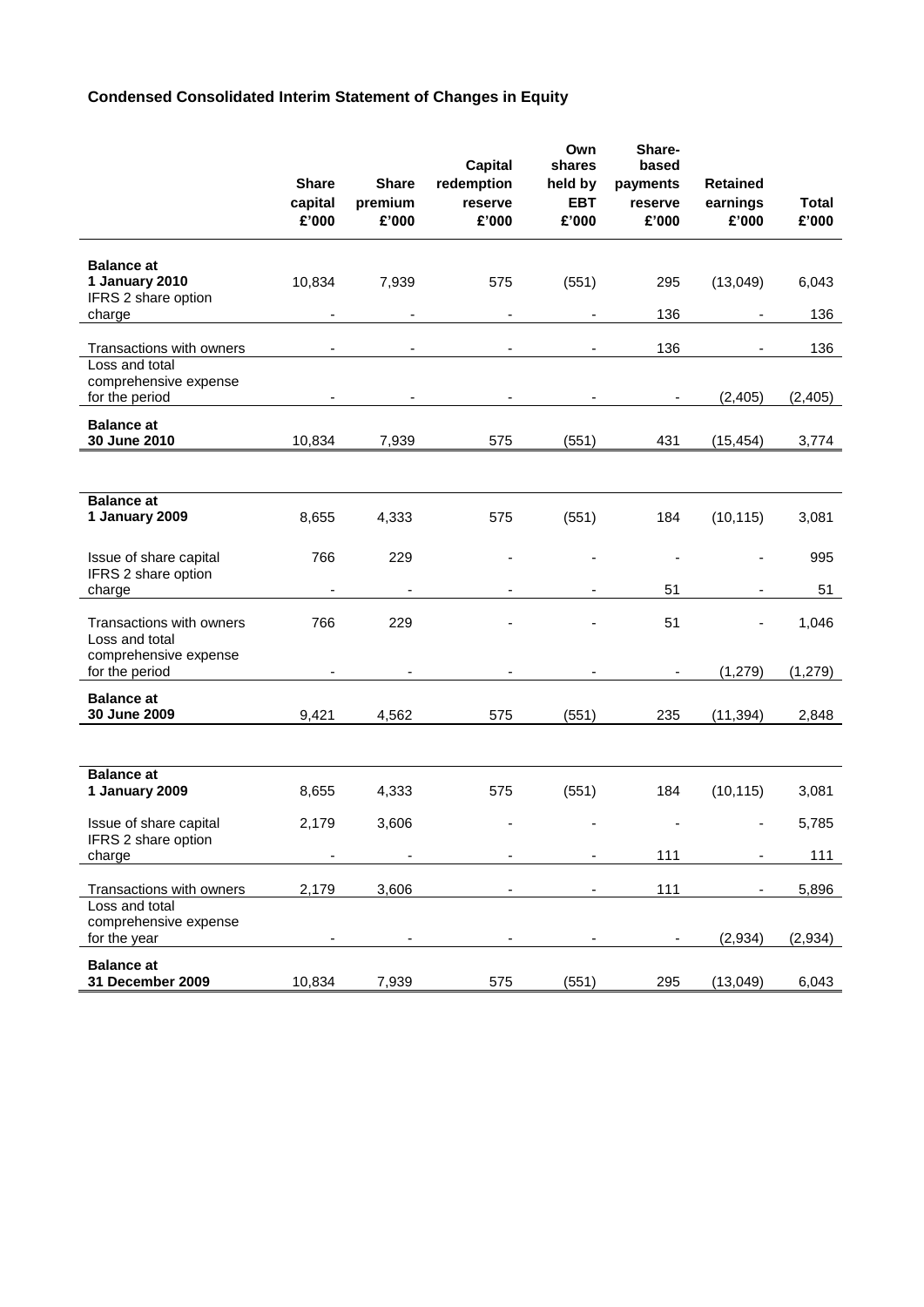## **Condensed Consolidated Interim Statement of Cash Flows**

|                                                    | <b>Unaudited</b><br><b>Six months</b><br>ended<br>30 June<br>2010<br>£'000 | <b>Unaudited</b><br><b>Six months</b><br>ended<br>30 June<br>2009<br>£'000 | <b>Audited</b><br>Year<br>ended<br>31 December<br>2009<br>£'000 |
|----------------------------------------------------|----------------------------------------------------------------------------|----------------------------------------------------------------------------|-----------------------------------------------------------------|
|                                                    |                                                                            |                                                                            |                                                                 |
| <b>Operating activities</b>                        |                                                                            |                                                                            |                                                                 |
| Loss before income tax                             | (2,763)                                                                    | (1,649)                                                                    | (3,685)                                                         |
| Adjustments for:                                   |                                                                            |                                                                            |                                                                 |
| Depreciation                                       | 20                                                                         | 29                                                                         | 51                                                              |
| Finance income                                     | (17)                                                                       | (32)                                                                       | (47)                                                            |
| Share-based payment expense                        | 136                                                                        | 51                                                                         | 111                                                             |
| Decrease/(increase) in inventories                 | 45                                                                         | (136)                                                                      | (136)                                                           |
| Decrease/(increase) in trade and other receivables | 223                                                                        | 123                                                                        | (63)                                                            |
| (Decrease)/increase in trade and other payables    | (17)                                                                       | 81                                                                         | 88                                                              |
|                                                    | (2, 373)                                                                   | (1, 533)                                                                   | (3,681)                                                         |
| Income tax received                                | 738                                                                        | 590                                                                        | 590                                                             |
| Net cash used in operating activities              | (1,635)                                                                    | (943)                                                                      | (3,091)                                                         |
| <b>Investing activities</b>                        |                                                                            |                                                                            |                                                                 |
| Finance income                                     | 17                                                                         | 32                                                                         | 47                                                              |
| Purchase of property, plant and equipment          | (36)                                                                       | (12)                                                                       | (19)                                                            |
| Net cash (used in)/from investing activities       | (19)                                                                       | 20                                                                         | 28                                                              |
|                                                    |                                                                            |                                                                            |                                                                 |
| <b>Financing activities</b>                        |                                                                            |                                                                            |                                                                 |
| Proceeds from issue of shares                      |                                                                            | 1,000                                                                      | 5,946                                                           |
| Expenses of issue of shares                        |                                                                            | (5)                                                                        | (160)                                                           |
| Cash transferred from short term deposits          |                                                                            | 500                                                                        | 500                                                             |
| Net cash from financing activities                 | $\overline{\phantom{a}}$                                                   | 1,495                                                                      | 6,286                                                           |
|                                                    |                                                                            |                                                                            |                                                                 |
| Net (decrease)/increase in cash                    | (1,654)                                                                    | 572                                                                        | 3,223                                                           |
| and cash equivalents                               |                                                                            |                                                                            |                                                                 |
|                                                    |                                                                            |                                                                            |                                                                 |
| Cash and cash equivalents at beginning of period   | 5,344                                                                      | 2,121                                                                      | 2,121                                                           |
|                                                    |                                                                            |                                                                            |                                                                 |
| Cash and cash equivalents at end of period         | 3,690                                                                      | 2,693                                                                      | 5,344                                                           |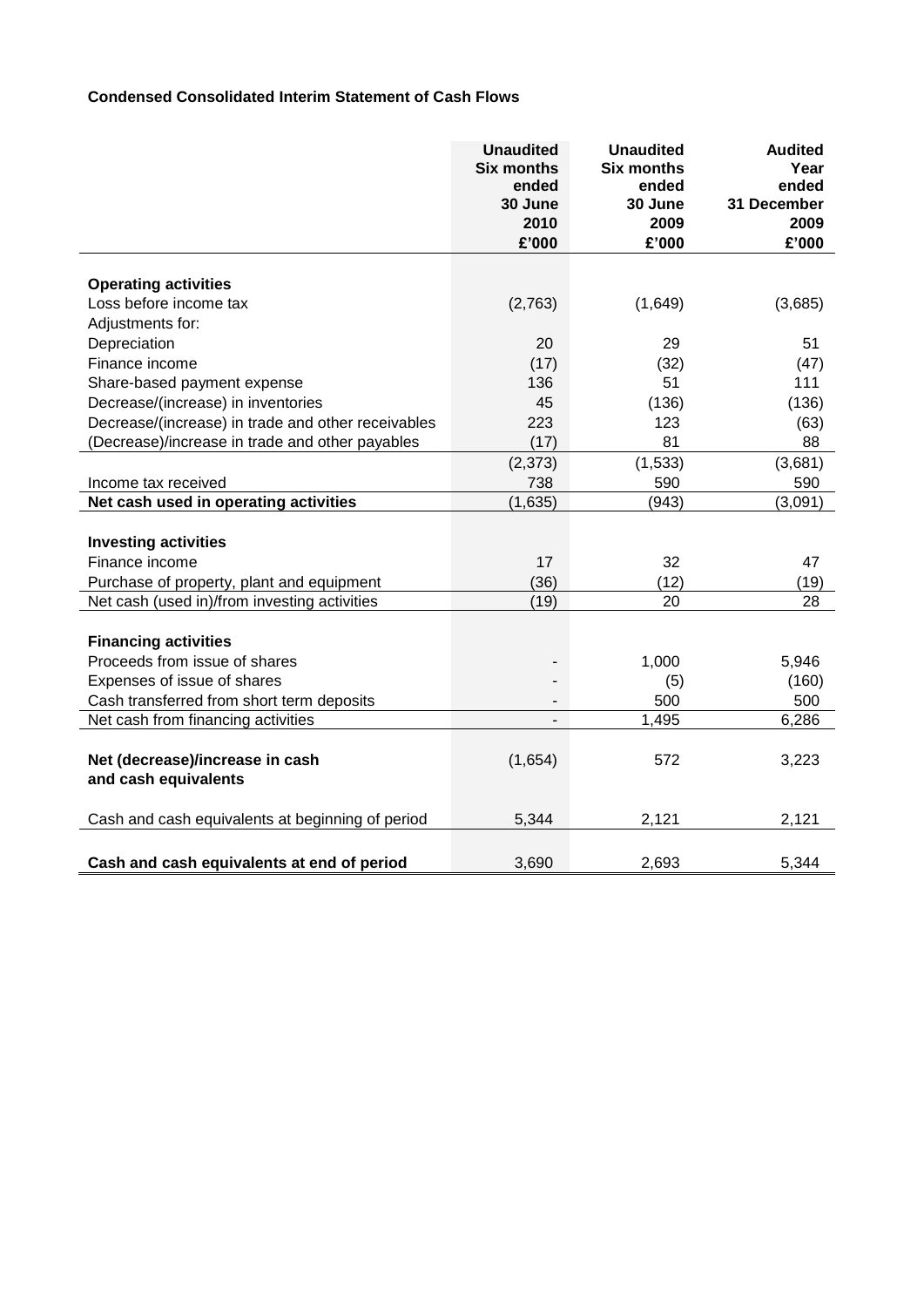### **Notes to the Condensed Consolidated Interim Financial Statements**

### **1. Nature of operations and general information**

The principal activities of Corac Group plc and its subsidiaries (the "Group") comprise the research and development of high speed, direct drive compressors based on its expertise in gas bearings and high speed shafts and motor drives for use in the extraction of gas from gas wells and for supercharging piston compressors used in factory applications.

The Group has two main applications being:

- (a) Downhole gas compressors ("DGCs") for deployment at the bottom of gas wells to increase the potential rate of extraction of gas and the absolute volume of gas that can be economically extracted. Under a Joint Industry Programme ("JIP"), the research and development has been supported by three gas operating companies ("JIP Partners"). The Group is working towards deployment of a DGC in a field trial at a gas well which is targeted for the second half of 2010.
- (b) Industrial air compressors for use in supercharging existing piston compressors used in factory applications. Machines are currently being trialled in customers" operations, including at a food and beverage company.

Corac Group plc is the Group"s ultimate parent company which is incorporated and domiciled in the United Kingdom. The address of the Registered Office and principal place of business of the Company is Brunel Science Park, Kingston Lane, Uxbridge, Middlesex UB8 3PQ. The Parent Company"s shares are listed on the Alternative Investment Market ("AIM") of the London Stock Exchange.

The condensed consolidated interim financial statements are presented in pounds sterling, which is also the functional currency of the Parent Company, and all values are rounded to the nearest thousand pounds except when otherwise indicated.

The condensed consolidated interim financial statements were approved for issue by the Board of Directors on 11 August 2010.

The financial information set out in this interim report does not constitute statutory accounts as defined in Section 404 of the Companies Act 2006. The Group's statutory financial statements for the year ended 31 December 2009, prepared under IFRS as adopted by the EU, have been delivered to the Registrar of Companies. The auditor"s report on the 2009 financial statements was unqualified and did not contain a statement under Section 498(2) or Section 498(3) of the Companies Act 2006**.**

### **2. Basis of preparation**

These condensed consolidated interim financial statements are for the six months ended 30 June 2010. They have been prepared following the recognition and measurement principles of International Financial Reporting Standards ("IFRS") issued by the International Accounting Standards Board as adopted by the European Union. They do not include all of the information required for full financial statements and should be read in conjunction with the consolidated financial statements of the Group for the year ended 31 December 2009.

These condensed consolidated interim financial statements have been prepared on a going concern basis under the historical cost convention and in accordance with the accounting policies adopted in the last annual financial statements for the year ended 31 December 2009.

The accounting policies have been applied consistently throughout the Group for the purposes of preparation of these condensed consolidated interim financial statements.

#### **3. Revenues**

All revenues have been derived from the Group"s research and development activities and the commercialisation of its resultant intellectual property.